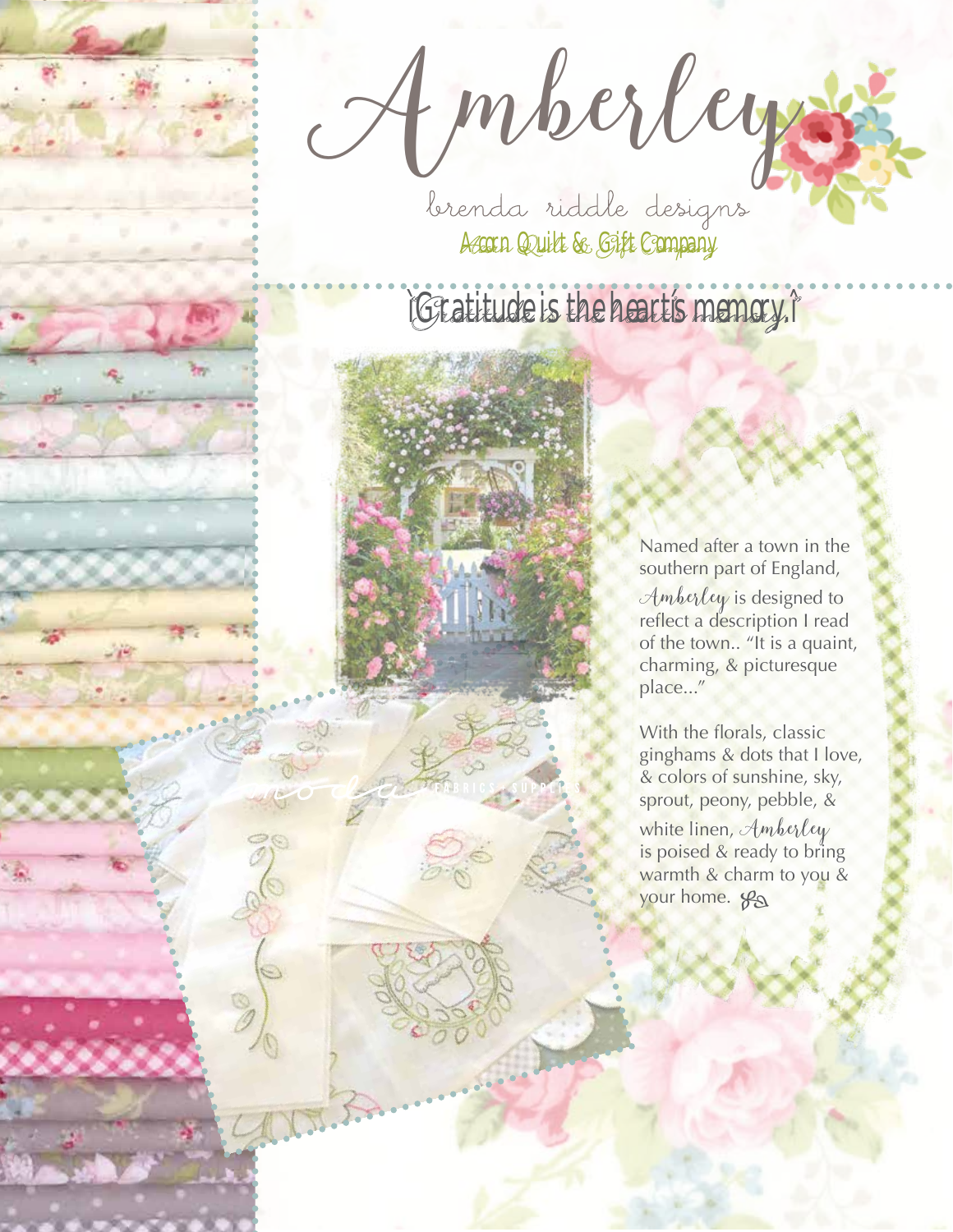

## NOVEMBER DELIVERY































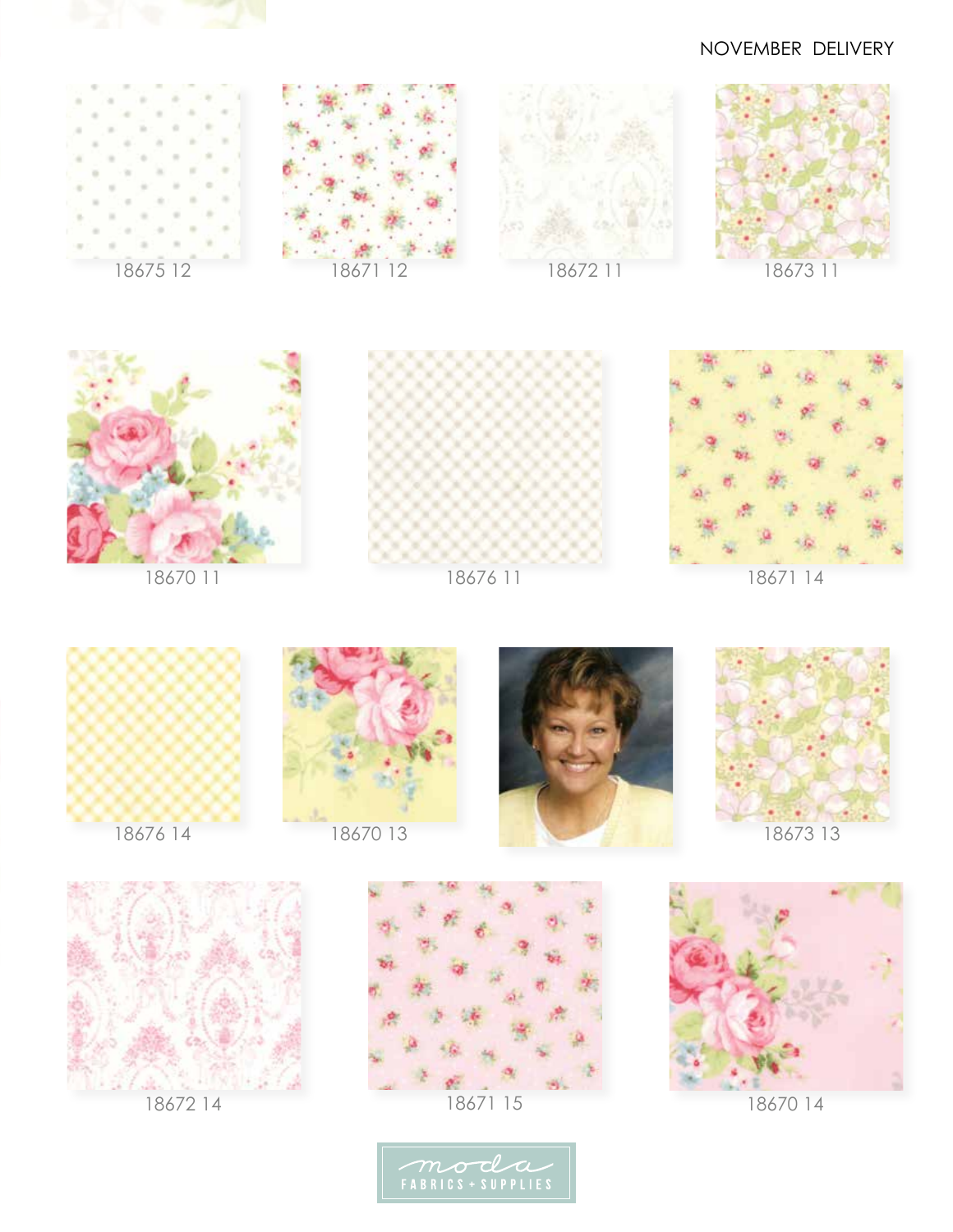

18675 13

1867212

18676 13

"Gratitude is the heart's memory."

18673 12



18670 15



18673 15



18675 14